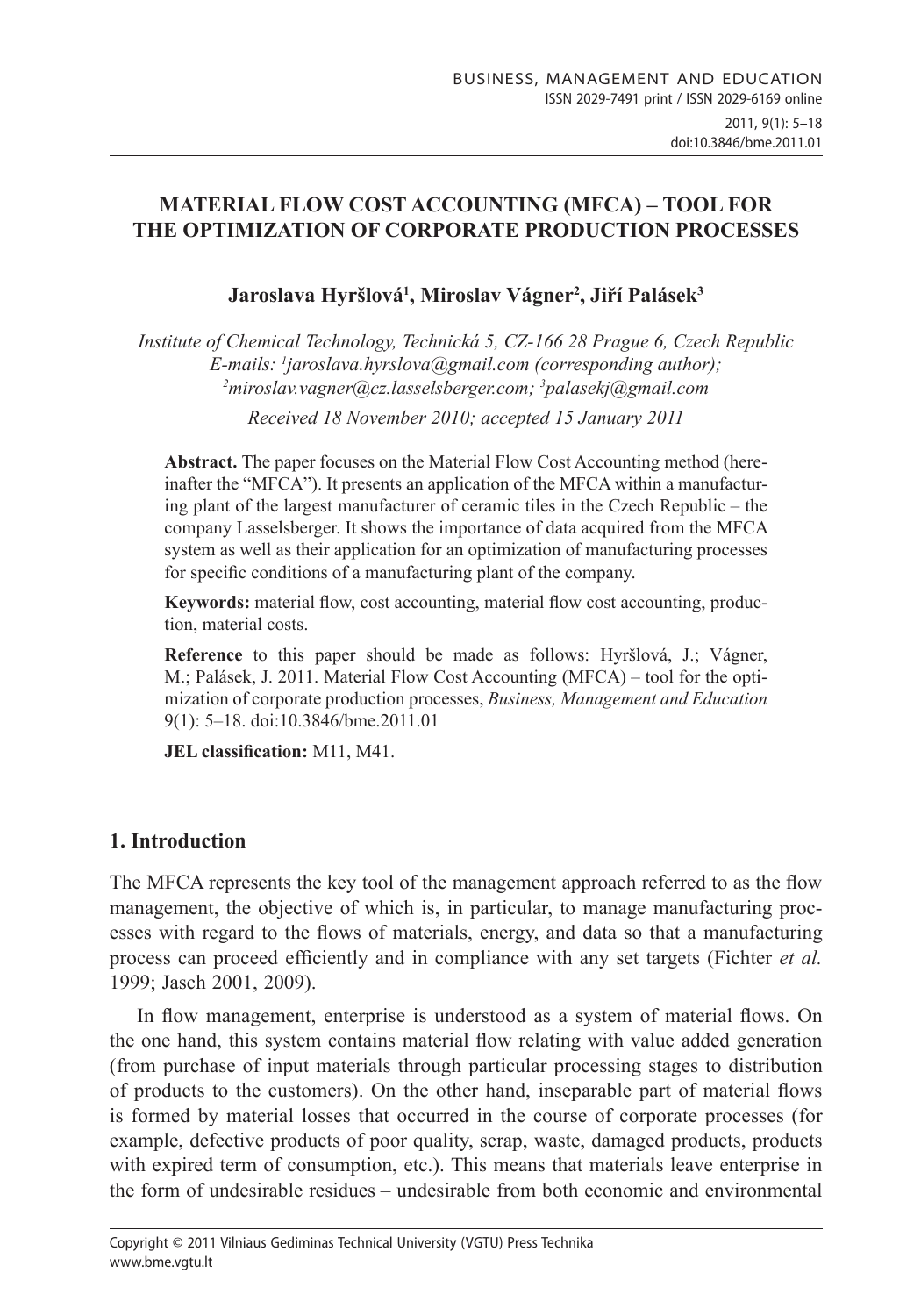viewpoints. As a matter of fact, these are waste flows of all states (solid waste, waste water and emissions to the air).

Within MFCA, emphasis is primarily laid on transparency of material flows and on the relating costs. Thus, there are created basic conditions for proposing measures that are connected with significant material and cost savings. Measures aiming to reduce consumption of materials are associated also with cost savings in the area of handling the materials as well as in the area of waste disposal.

The paper focuses on MFCA. It characterizes MFCA as material flow management tools and points out the significance of MFCA information for the optimization of production processes. The aim is to present MFCA system outputs on example of a company manufacturing ceramic tiles and show the importance of data acquired from the MFCA system for the optimization of manufacturing processes.

#### **2. MFCA – a tool of material flow management**

The principal concept of the MFCA is based on the chart shown in Fig. 1. Any and all inputs (materials, energy, water, and other inputs) and outputs (primary products / byproducts, wastes, wastewaters, emissions) are determined within a quantity centre, and a calculation is carried out in respect of material, energy, and system costs incurred for products and material losses. The term product refers to any product transferred to the next manufacturing stage (a quantity centre) as suitable and/or leaving the company as a final product. In terms of the MFCA, the term material loss is not only seen in the narrow sense, but it refers to any and all invested materials, energy, and other economic resources, which were not transformed into products and leave unused as wastes.

The MFCA concentrates on material flows and associated costs. Not only does the system provide data in physical units, it also shows the value of individual materials flows. Material costs are an important part of the material flow costs; these costs represent an important cost item in manufacturing companies. The usage of materials is monitored in physical units and it is also shown in monetary units (material costs) within the MFCA. The material flows are reconstructed within a quantity centre, and data are ascertained in order to determine which part of the materials is flowed to products and which part of the materials leaves as material losses.

The MFCA also monitors energy costs, i.e. costs of all energy sources used within the respective quantity centre. Furthermore, system costs are allocated to products and material losses. The system costs are defined as any and all costs, which are incurred when handling material flows within a company (e.g. personnel costs, depreciation costs). Each material flow of a company may be treated as a carrier of system costs – whether it concerns raw materials, work in progress, products, or material losses. The system costs are always allocated to output flows, and they are retransferred to subsequent flows and stock of materials. Material losses, which leave a quantity centre, must also be allocated waste disposal costs.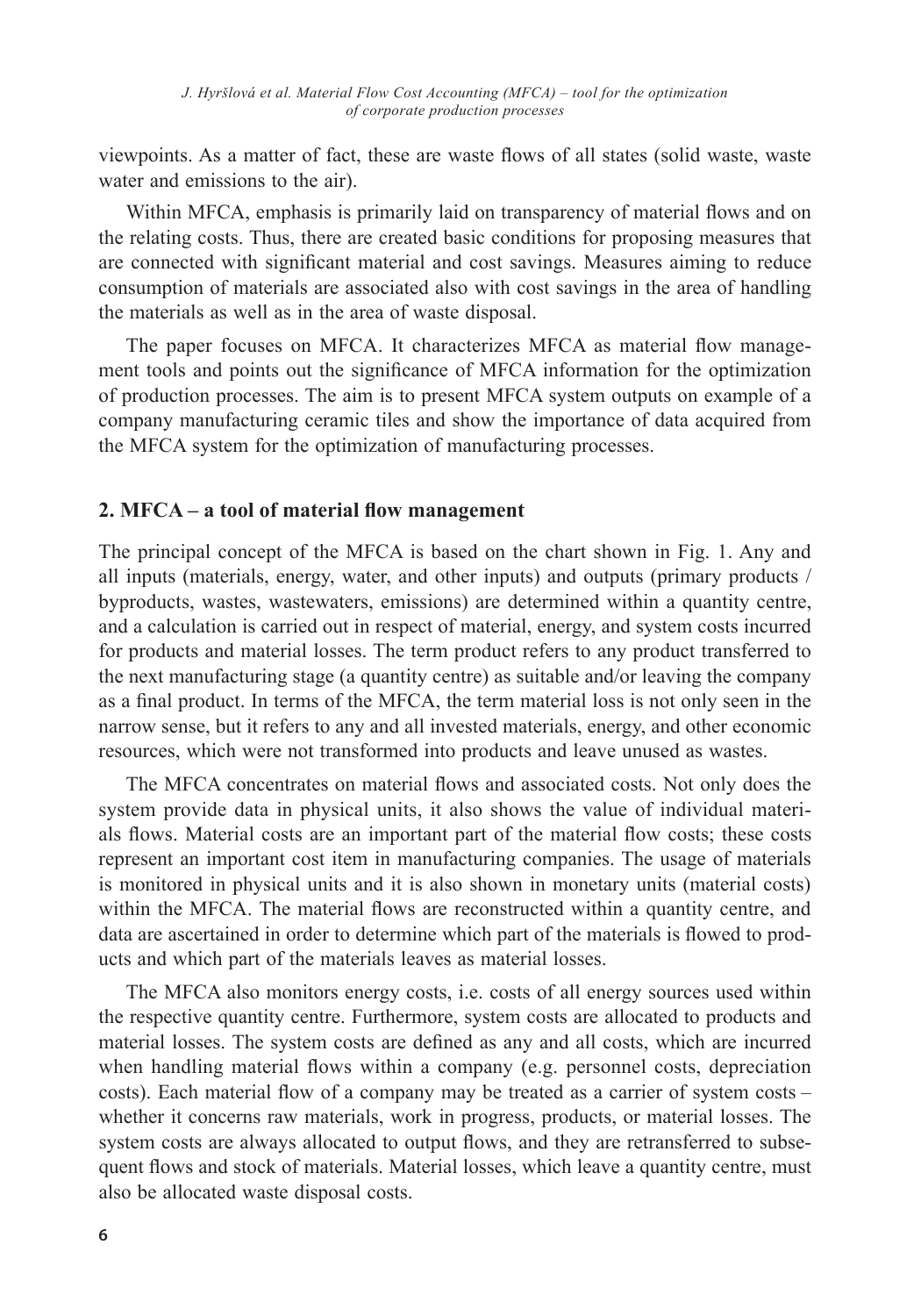

**Fig. 1.** MFCA chart (Source: Palásek 2009)

The MFCA represents an accounting method that provides the management as well as other stakeholders with absolutely new data, which can be used in support of the decision-making – see e.g. (Hyršlová *et al.* 2008; Hyršlová, Kubáňková 2009; Kokubu, Nakajima 2004; Kokubu, Nashioka 2005; Strobel, Redmann 2001; Strobel 2000; Wagner, Enzler 2006). Using the MFCA data, it is possible to seek "corrective actions" for material flows and to propose measures that might lead to a higher efficiency of manufacturing processes.

MFCA belongs to very important methods of environmental cost accounting and thus also of environmental management accounting (Schaltegger, Burritt 2000; Nakajima 2006). In the recent years, various approaches to the conception of environmental accounting were gradually developing (Bennett, James 1998; Burritt *et al.* 2002; EPA 1995; Gray 1993; Gray *et al.* 1996; Gray, Bebbington 2001; Jasch 2002; Schaltegger, Burritt 2000; Schaltegger, Stinson 1994; Schaltegger *et al.* 1996). Environmental cost accounting is defined as the identification and assessment of environmental costs and their allocation to the processes, operations, products or centres (IFAC 1998). A very important category of environmental cost accounting is formed by environmental costs. The basic definition specifies corporate environmental costs as environmental protection costs (Fichter *et al.* 1997). Nevertheless, to specify corporate environmental costs, also material and energy flows can be taken as a basis. Environmental costs then can be defined as a sum of all costs relating, directly or indirectly, with the use (consumption) of materials and energies and with environmental impacts resulting therefrom (Fichter *et al.* 1997). The difference between both conceptions is shown on Fig. 2. Methods used within environmental cost accounting can be divided into groups which stem from the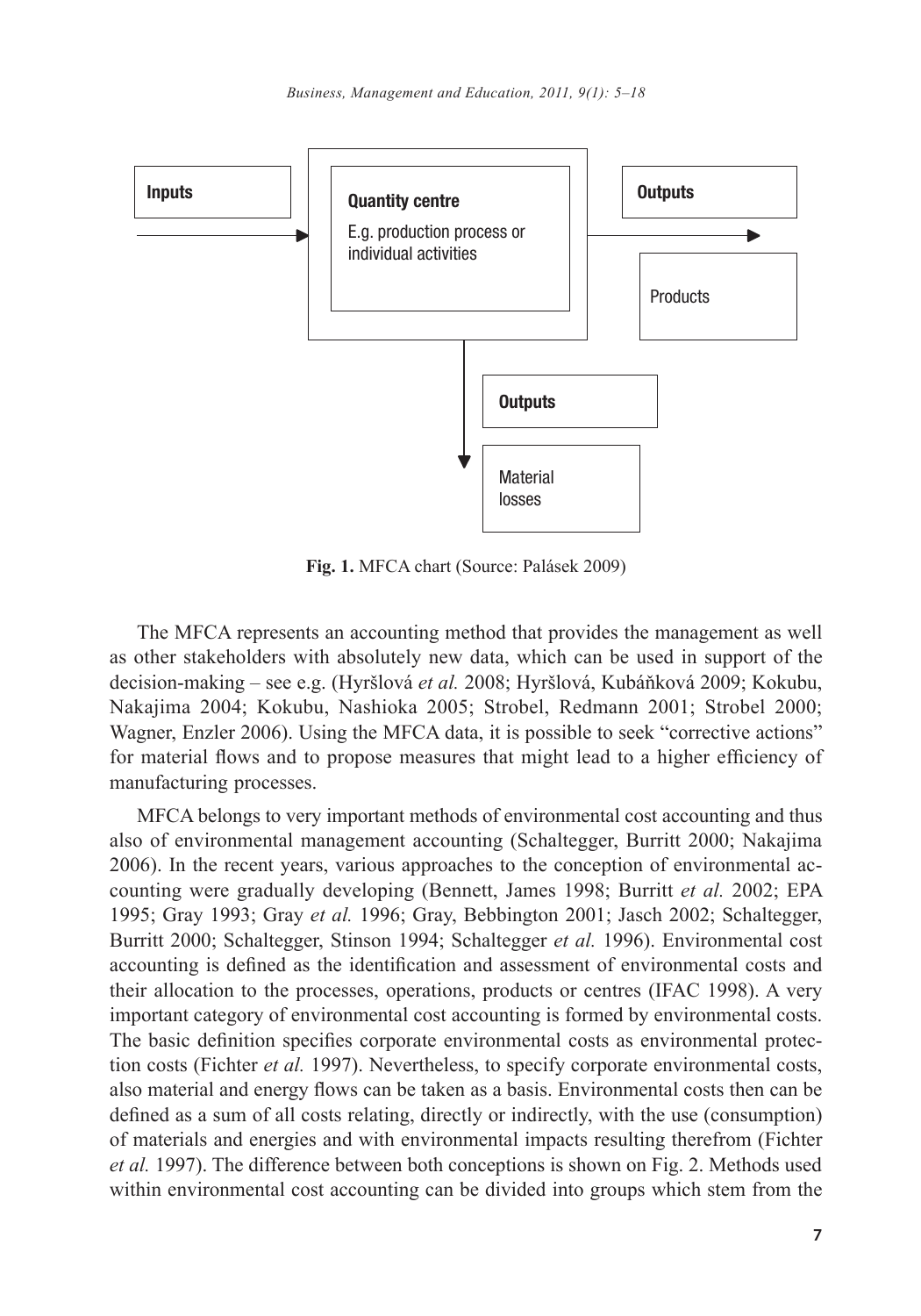definition of environmental costs and from methods used in cost accounting. The cost analysis applied always depends on the problem which is to be addressed; for different purposes it is necessary to start from different approaches to classification of costs. Of high significance for corporate processes management is primarily the application of material and energy flow-based methods. MFCA so belongs to very important methods of environmental and economic performance management.



**Fig. 2.** Corporate environmental costs (Source: prepared by authors)

# **3. Case study: Application of the MFCA method in a company manufacturing ceramic tiles**

The company Lasselsberger currently presents the largest manufacturer of ceramic tiling in the Czech Republic, and it is one of the major players on the European markets. The company has been maintaining and developing the historical traditions of the ceramic manufacturing. The brand RAKO represents comprehensive sets of wall and floor tiles, including extensive range of bathroom, kitchen, and house interior floor accessories. From the perspective of lifestyle, the company targets end users with high demands in the area of design and utility value of offered materials.

The MFCA method has been applied in the manufacturing plant RAKO III, which is part of the company Lasselsberger. This plant manufactures interior ceramic tiles, which are mainly characterized by a variety of sizes and designs. Application of the MFCA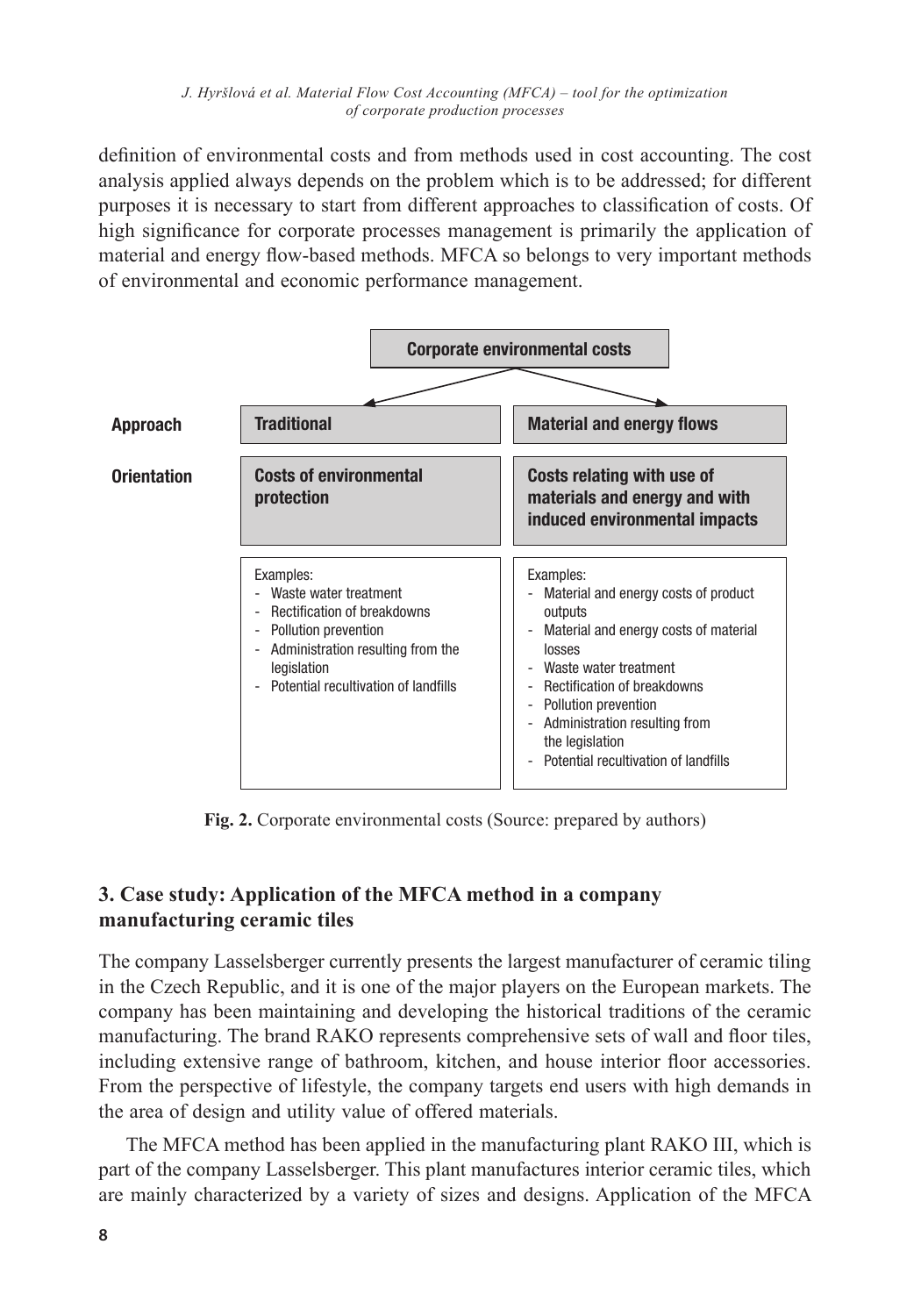method took places in three stages: preparation, data collection, and calculation. The costs of products and material losses were monitored for the period of 12 months (the 2008 calendar year).

#### **3.1. Description of the manufacturing process**

The flow of materials throughout the manufacturing process starts with the delivery of inputs (several types of ceramic clays and raw kaolin) into covered storage boxes, where the materials are accepted and their parameters are checked. The manufacturing process itself involves several stages. The initial stage is the pulverization and homogenization of inputs, using the wet grinding process. The homogenized ceramic deposits are pumped from drum mills into storage tanks, from which they are subsequently piped to spray driers. The drying process results in granulate of about 5.5% humidity, with defined granulometry. From the drying plant, granulate is transferred to a reservoir via a belt conveyor. The next manufacturing stage involves the pressing process. Granulate is transformed into the final product – tile – with the required shape and size. After passing through a tray drier, the semi-finished tiles – pressings – are transferred to another manufacturing process stage via conveyors. This next stage involves glazing, which is performed on the so-called glazing lines. Engobe as well as a layer of glaze are applied onto the pressings. This manufacturing stage mainly requires a high level of cleanliness of input semi-finished products, because any dust applied together with the glaze results in defect products during the next (fifth in total) manufacturing stage  $-$  i.e. burning process. Overall, the aforementioned manufacturing stages (pressing and glazing) result in wastes of approximately 2% area of the total production. The production is monitored in both m<sup>2</sup> and tons, specifically for the plant producing such wastes.

The glaze and engobe applied on glazing lines are prepared during a separate manufacturing stage called the glaze preparation. The inputs (frit and washed kaolin) are first grinded and then transformed into a suspension, which is applied onto a face side of tiles during the glazing process. The amount of wastes is not monitored during the process of glaze preparation. It is estimated at about 9.5% of glazes and engobes input in mills and subsequently 5% of suspensions produced in a glaze preparation plant.

Another manufacturing stage, which follows after the glazing stage, is the above mentioned burning process. It takes place in gas roller kilns and it is characteristic by high energy consumption. The time of burning and the firing curve depend on the tile size and the applied glaze type. The whole burning process lasts for about 40–50 minutes.

The whole manufacturing process is completed by a checkout and sorting of manufactured products. Products are divided into three categories, in line with EN CSN  $14411 - i.e.$  quality class I, quality class II, and wastes. According to the company, the inspection process results in losses of approximately 5% of the total area of final production. The sorting process is followed by packaging and transfer into the final products storage.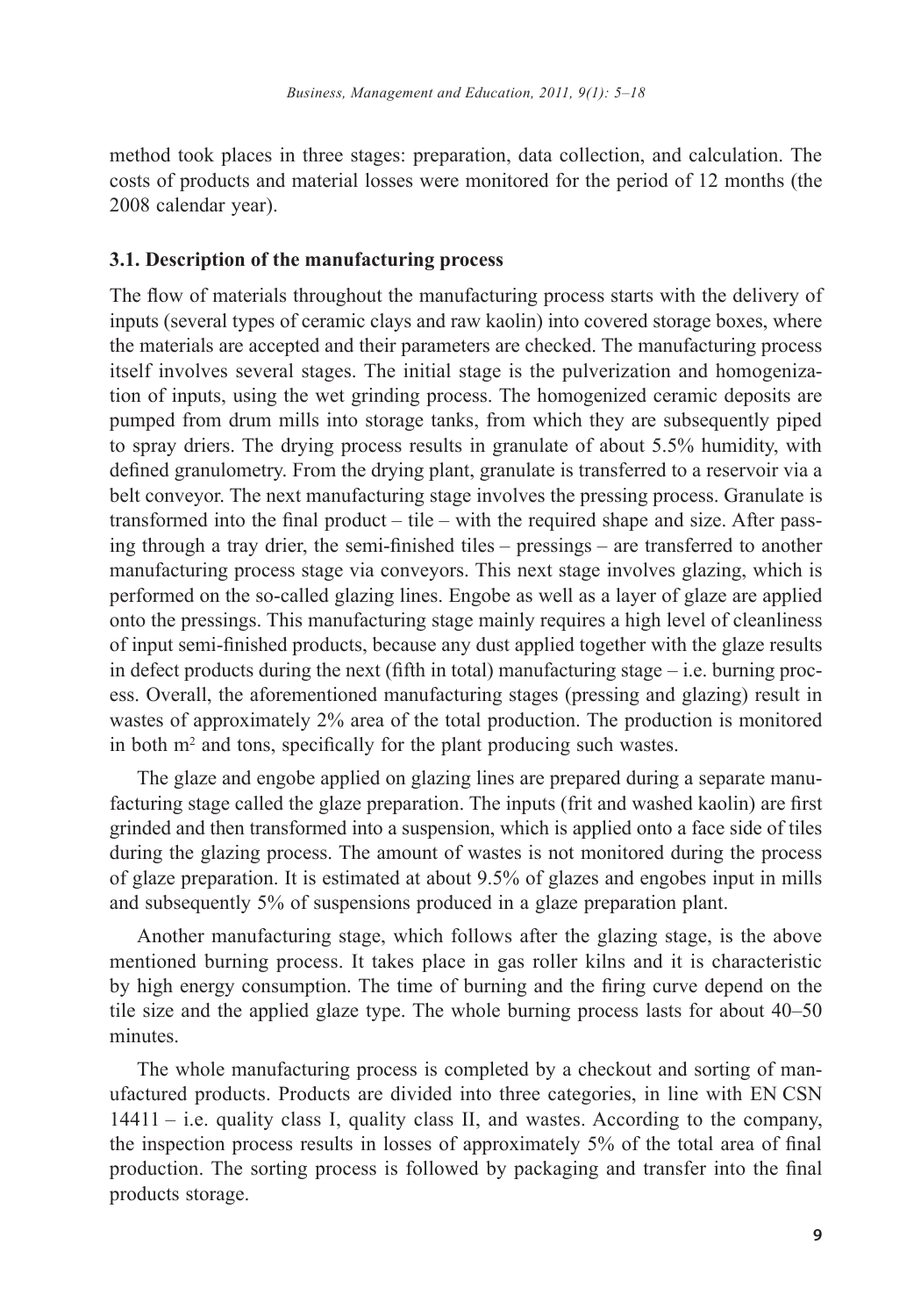The ceramic manufacturing is characteristic of a nonexistence of material losses. The entire solid component of material losses is recycled and used as input in the first production stage. Due to this, the costs associated with material losses in traditional management accounting methods only refer to disposal costs of the packaging used to transfer the glazes.

The whole manufacturing process is divided into three cost centres (Fig. 3) within the existing company management accounting system:

- − Preparation of Materials. The costs associated with this centre are incurred in connection with grinding and homogenization of inputs, their subsequent drying and the production of granulate. This cost centre uses the basic materials; however, not the most important expensive materials;
- − Preparation of glazes. The centre handles the preparation of glazes, which are applied using glazing lines during the manufacturing process. The important cost items include energy costs and costs of inputs (raw materials). Since different types of glazes are required for various tiles, the preparation of glazes takes places discontinuously – a special type of glaze is prepared for each tile type. Estimated losses of materials associated with this cost centre amount to approximately 9.5% of the materials used in mills. Other material losses result from the need to wash out mills, filter presses, and tanks before each batch of glaze;
- − Manufacturing. This centre ensures the pressing of materials arriving from the cost centre Preparation of Materials, glazing performed on glazing lines, burning of tiles, and subsequent sorting and packaging.

The MFCA method has been applied to the complete manufacturing process of the RAKO III plant. Six manufacturing formats were selected for the purpose of monitoring; each in both matte and glossy glaze. The whole manufacturing process was subdivided into four quantity centres:

- − Preparation of Materials. This quantity centre corresponds to the cost centre Preparation of Materials; therefore, the identification and allocation of energy and system costs will be based on the profit and loss statement of this centre. Almost all material losses consist of water evaporated during the drying process;
- − Preparation of Glazes. This centre, similarly as the previous quantity centre, also fully corresponds to the cost centre Preparation of Glazes. The centre is not too large, and it is thus suitable for the monitoring of material flows within the MFCA method. The identification and allocation of energy and system costs will be based on the profit and loss statement of the cost centre as well;
- − Pressing and Glazing. This quantity centre does not correspond to the cost centres created within the existing management accounting. The reason for its formation is the need to acquire a more realistic view of the material flow corresponding to the assessment of arising material losses;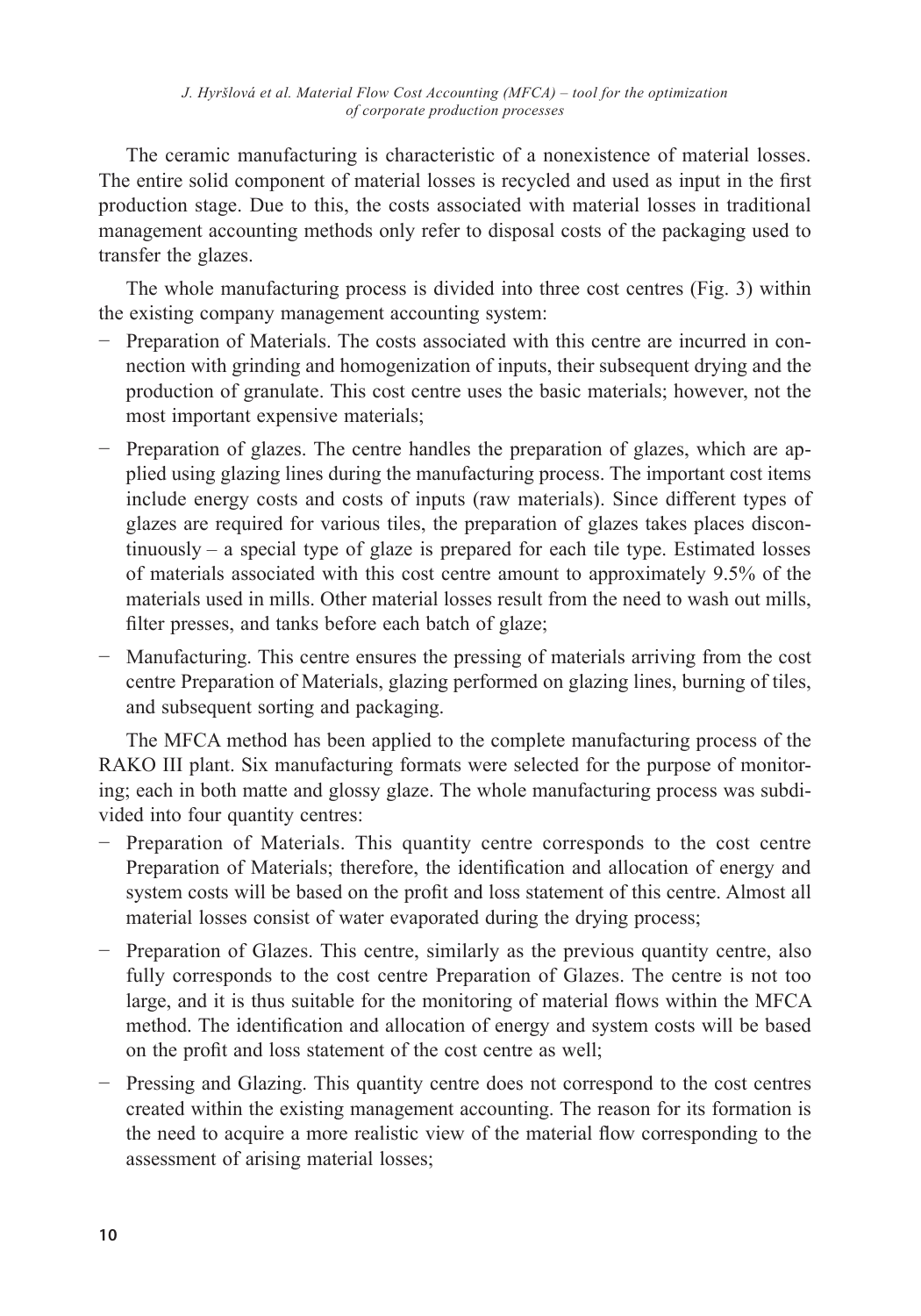− Burning, Sorting, and Packaging. The reason for the formation of this quantity centre is the need to specify the monitoring of material flows. The only material loss of the burning process is the water evaporated from the pressings; other material losses result from the sorting process on sorting lines.



**Fig. 3.** Manufacturing process chart (including individual cost centres) (Source: Palásek 2009)

Fig. 4 shows a simplified chart of material flows in the RAKO III manufacturing plant.



Product flows  $\longrightarrow$  Material loss flows - -  $\rightarrow$ 

**Fig. 4.** Basic chart of material flows (Source: Palásek 2009)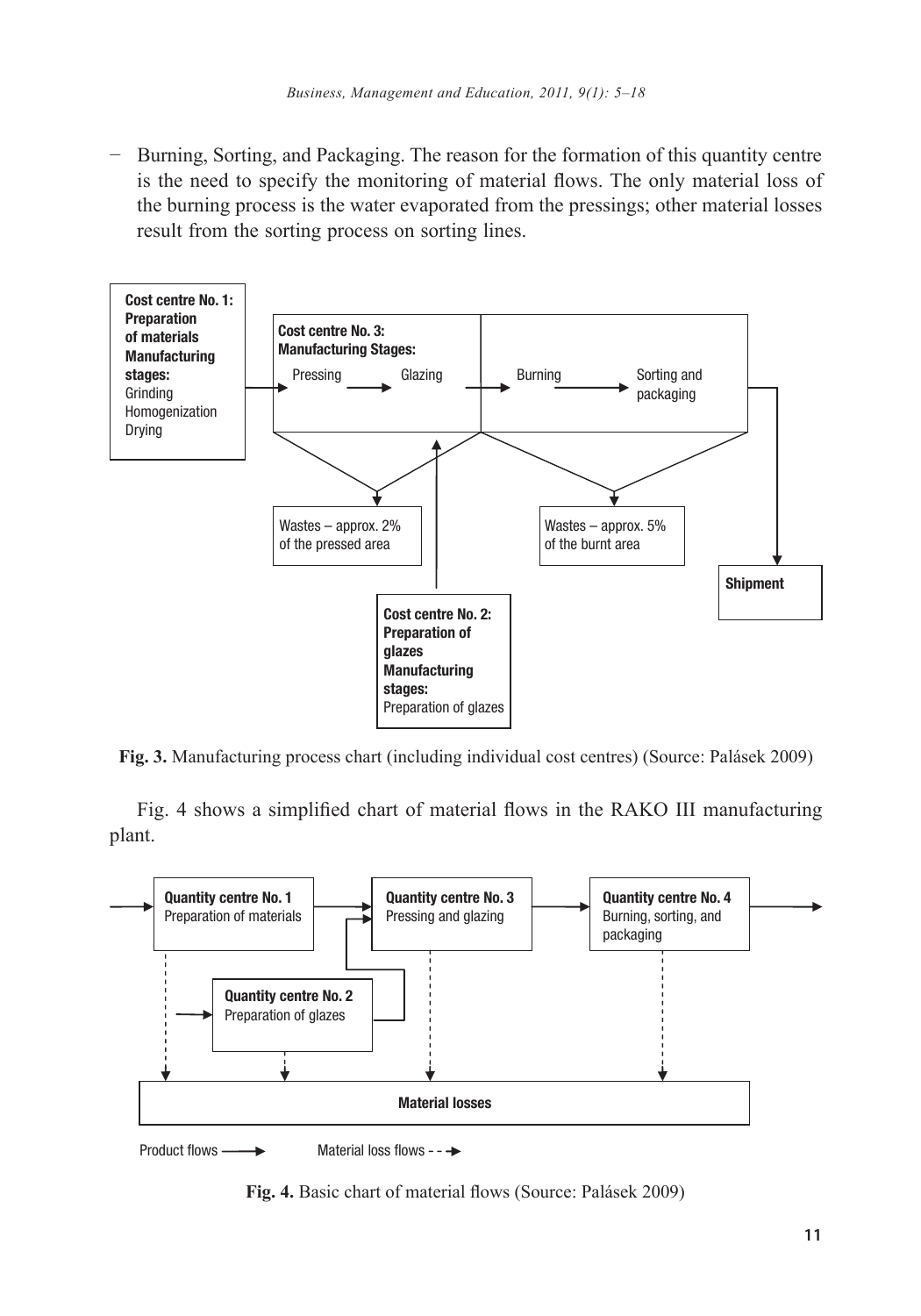## **3.2. Data collection**

During the data collection process, it was necessary to perform the reconstruction of material flows by individual quantity centres (weight units). Some data required for the MFCA method had to be calculated based on the knowledge of the manufacturing process and using the company formulas.

However, the reconstruction of material flows on the part of individual quantity centres in the units of weight only represented the first stage of the data collection process that had to be performed. The knowledge of the material flows and the prices of raw / other materials were then used to determine the material costs of products and material losses – i.e. the prices of materials, which leave for other quantity centres (or to customers) as part of products or as part of material losses – waste flows. It applies than the material costs of products equal to the material costs of products produced in the last quantity centre. The material costs of material losses were obtained as the sum of costs of material losses throughout the whole manufacturing process (i.e. for all quantity centres).

During the data collection stage, it was also necessary to identify and determine energy and system costs incurred by individual quantity centres during the period in question.

The second stage of the MFCA method application resulted in the material balances of all quantity centres and the whole manufacturing process – both in the units of weight and in CZK (see Tables  $1-3$ ) – and in the data on energy and system costs for individual quantity centres (see Table 4).

| Item                                                   | Quantity<br>centre No. 1 | Quantity<br>centre No. 2 | Quantity<br>centre No. 3 | Quantity<br>centre No. 4 |
|--------------------------------------------------------|--------------------------|--------------------------|--------------------------|--------------------------|
| Products<br>(total materials in t)                     | 85838                    | 11 464                   | 95356                    | 86 803                   |
| Share in the total usage of<br>materials in the centre | 66%                      | $90\%$                   | 98%                      | $91\%$                   |
| Material losses<br>(total materials in t)              | 44 28 2                  | 1 292                    | 1946                     | 8.553                    |
| Share in the total usage of<br>materials in the centre | 34%                      | 10%                      | $2\%$                    | 9%                       |

**Table 1.** Materials within the MFCA method (Source: company data and own calculations)

The overall balance of material flows of the RAKO III plant is based on the following logical assumption: Products of the RAKO III plant (i.e. the whole manufacturing process, for which material flows were monitored, and to which the MFCA method was applied) correspond to the products of the last quantity centre (i.e. the centre Burning, Sorting, and Packaging). Material losses amount to the sum of the material losses incurred in all quantity centres (see Table 3).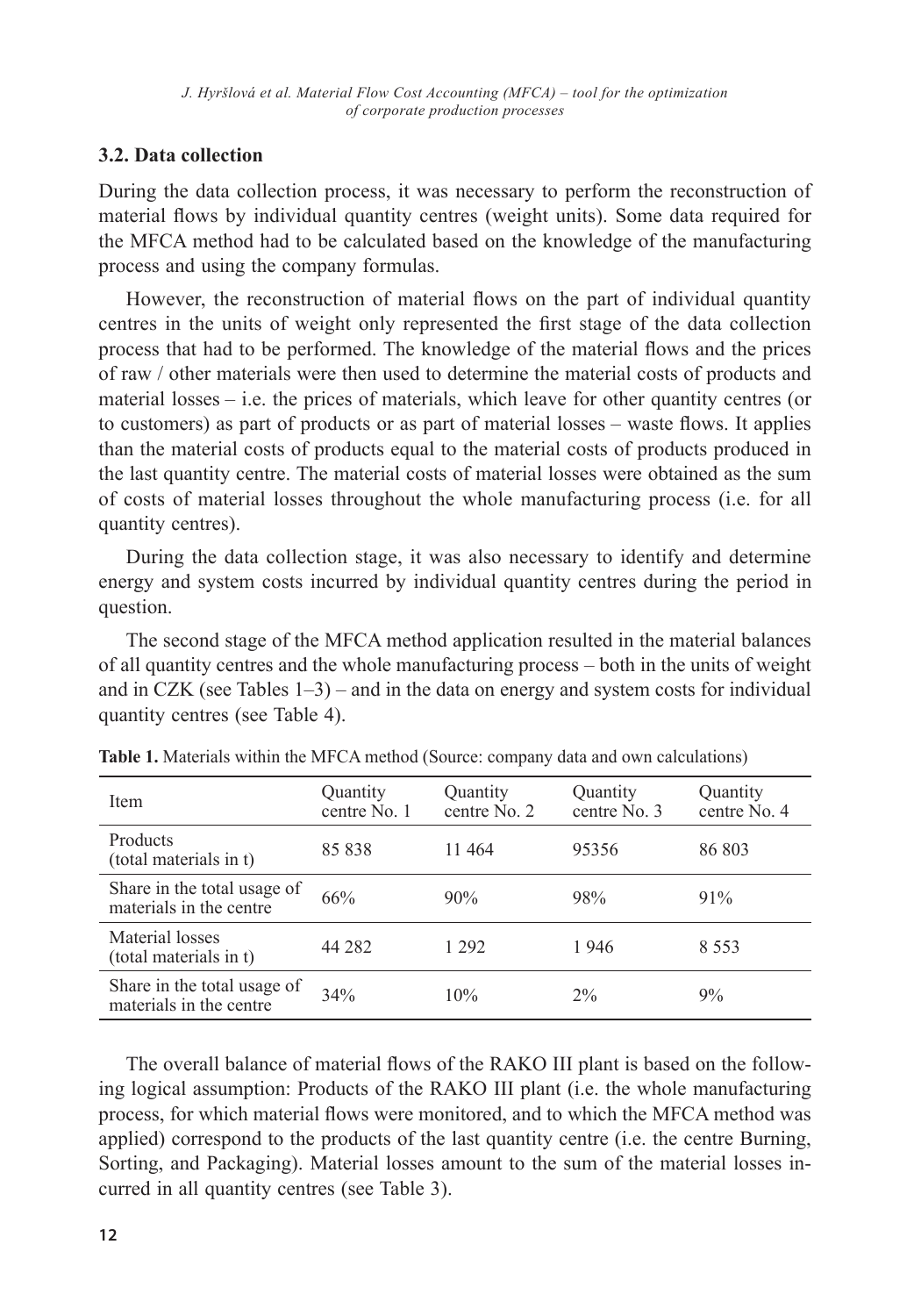| Item                                               | Quantity<br>centre No. 1 | Quantity<br>centre No. 2 | Quantity<br>centre No. 3 | Quantity<br>centre No. 4 |
|----------------------------------------------------|--------------------------|--------------------------|--------------------------|--------------------------|
| Products<br>(material costs in CZK)                | 48 376 652               | 82 838 388               | 128 590 739              | 137 265 624              |
| Share in the total material<br>costs of the centre | 92%                      | 87%                      | 98%                      | 92%                      |
| Material losses<br>(material costs in CZK)         | 4 064 707                | 12 671 519               | 2 624 301                | 11 533 808               |
| Share in the total material<br>costs of the centre | 8%                       | 13%                      | 2%                       | 8%                       |

**Table 2.** Material costs within the MFCA method (Source: company data and own calculations)

**Table 3.** Materials and material costs within the MFCA method (the RAKO III plant) (Source: own calculation)

| Item            | Total<br>materials<br>(t) | Share in the<br>total usage of<br>materials | Material<br>costs<br>(CZK) | Share in the total<br>material costs |
|-----------------|---------------------------|---------------------------------------------|----------------------------|--------------------------------------|
| Products        | 86 803                    | 61%                                         | 137 265 624                | 82%                                  |
| Material losses | 56 073                    | 39%                                         | 30 894 335                 | 18%                                  |

The data about energy and system costs were obtained from the profit and loss statements of individual cost centres. The system costs did not reflect all the costs items that were reported in the statements of individual cost centres, but only the costs immediately relating to the material flows. Table 4 summarizes the data on energy and system costs for individual quantity centres during the period under review.

| Item         | Quantity<br>centre No. 1 | Quantity<br>centre No. 2 | Quantity<br>centre No. 3 | Quantity<br>centre No. 4 | Total       |
|--------------|--------------------------|--------------------------|--------------------------|--------------------------|-------------|
| Energy costs | 50 442 411               | 1 347 688                | 27 618 558               | 81 386 446               | 160 795 103 |
| System costs | 30 799 108               | 6 4 9 3 5 4 1            | 49 955 013               | 49 357 003               | 136 604 665 |
| Total        | 81 241 519               | 7 841 229                | 77 573 571               | 130 743 449              | 297 399 768 |

**Table 4.** Energy and system costs (in CZK) (Source: Company data and own calculations)

## **3.3. MFCA calculation**

During this stage, it is necessary to allocate the material, energy, and system costs to products and material losses, and to determine the total costs associated with individual material flows. The allocation must be performed within each quantity centre based on the ratio of the material content in products and material losses. The MFCA calculation is easier for the first two quantity centres (Preparation of materials / Preparation of glazes). These centres do not use the input in the form of products of other centres – the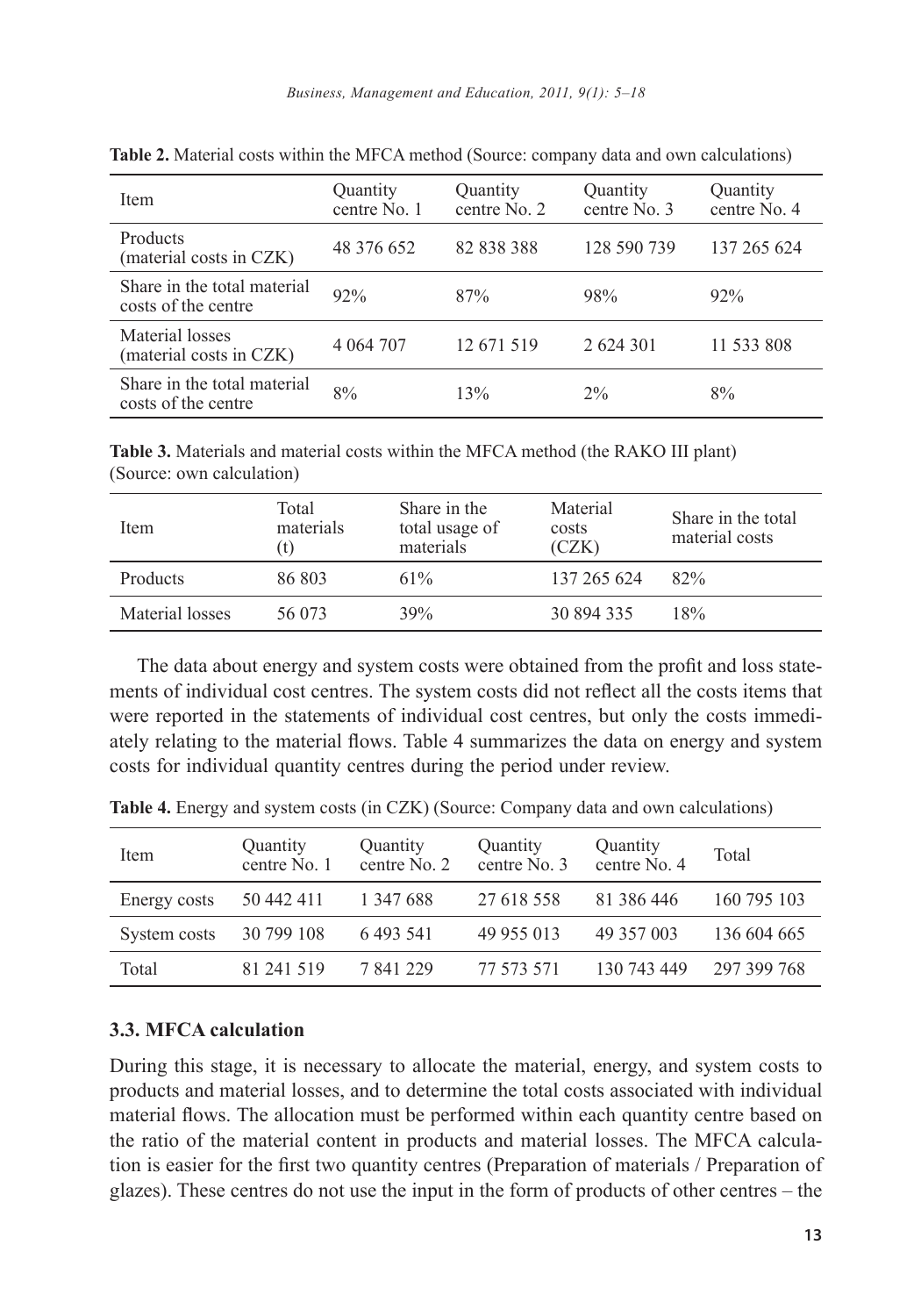energy and system costs of the previous manufacturing stages do not have to be considered in the calculation. On the other hand, the calculation of the other two centres must consider the energy and system costs incurred in connection with the products in the previous quantity centres. The material flows, which result from the previous manufacturing stage (i.e*.* the output of the preceding quantity centre), are the carriers of the energy and system costs allocated to them based on the ratio of the material content in products and material losses making up the output of such preceding quantity centre. The energy and system costs, which were incurred during the following manufacturing stage (quantity centre), must be allocated based on the ratio of the material content in products and material losses making up the output of the given manufacturing stage.

Table 5 shows the allocation of energy and system costs to products and material losses leaving from individual quantity centres as well as the determination of their total costs.

| Item                                                   | Quantity<br>centre No. 1 | Quantity<br>centre No. 2 | Quantity<br>centre No. 3 | Quantity<br>centre No. 4 |
|--------------------------------------------------------|--------------------------|--------------------------|--------------------------|--------------------------|
| Products:                                              |                          |                          |                          |                          |
| Share in the total usage<br>of materials in the centre | 66%                      | 90%                      | 98%                      | 91%                      |
| Material costs                                         | 48 376 652               | 82 838 388               | 128 590 739              | 137 265 624              |
| Energy costs                                           | 33 276 091               | 1 211 204                | 60 863 736               | 129 491 204              |
| System costs                                           | 20 317 703               | 5 835 923                | 74 586 466               | 112 826 493              |
| Total costs                                            | 101 970 446              | 89 885 515               | 264 040 941              | 379 583 321              |
| Material losses:                                       |                          |                          |                          |                          |
| Share in the total usage<br>of materials in the centre | 34%                      | 10%                      | $2\%$                    | 9%                       |
| Material costs                                         | 4 0 64 70 7              | 12 671 519               | 2 624 301                | 11 533 808               |
| Energy costs                                           | 17 166 321               | 136 484                  | 1 242 117                | 12 758 977               |
| System costs                                           | 10 481 405               | 657 618                  | 1 522 173                | 11 116 976               |
| Total costs                                            | 31 712 433               | 13 465 621               | 5 3 8 8 5 9 1            | 35 409 761               |

**Table 5.** Costs of products and material losses (in CZK) (Source: own calculation)

## **3.4. Findings resulting from the MFCA method application in the RAKO III plant**

Economic results achieved by the RAKO III plant in 2008 are mainly attributable to the technology used for the manufacturing of tiles. In total, the plant produced 86 803 tons of products and 56 073 tons of material losses during the period under review; the costs associated with the material losses amounted to approximately CZK 86 million.

Based on the MFCA calculation, it is possible to recommend to the company to mainly concentrate on the processes taking place within the quantity centre Preparation of Materials, which produced the majority of material losses. Material losses mainly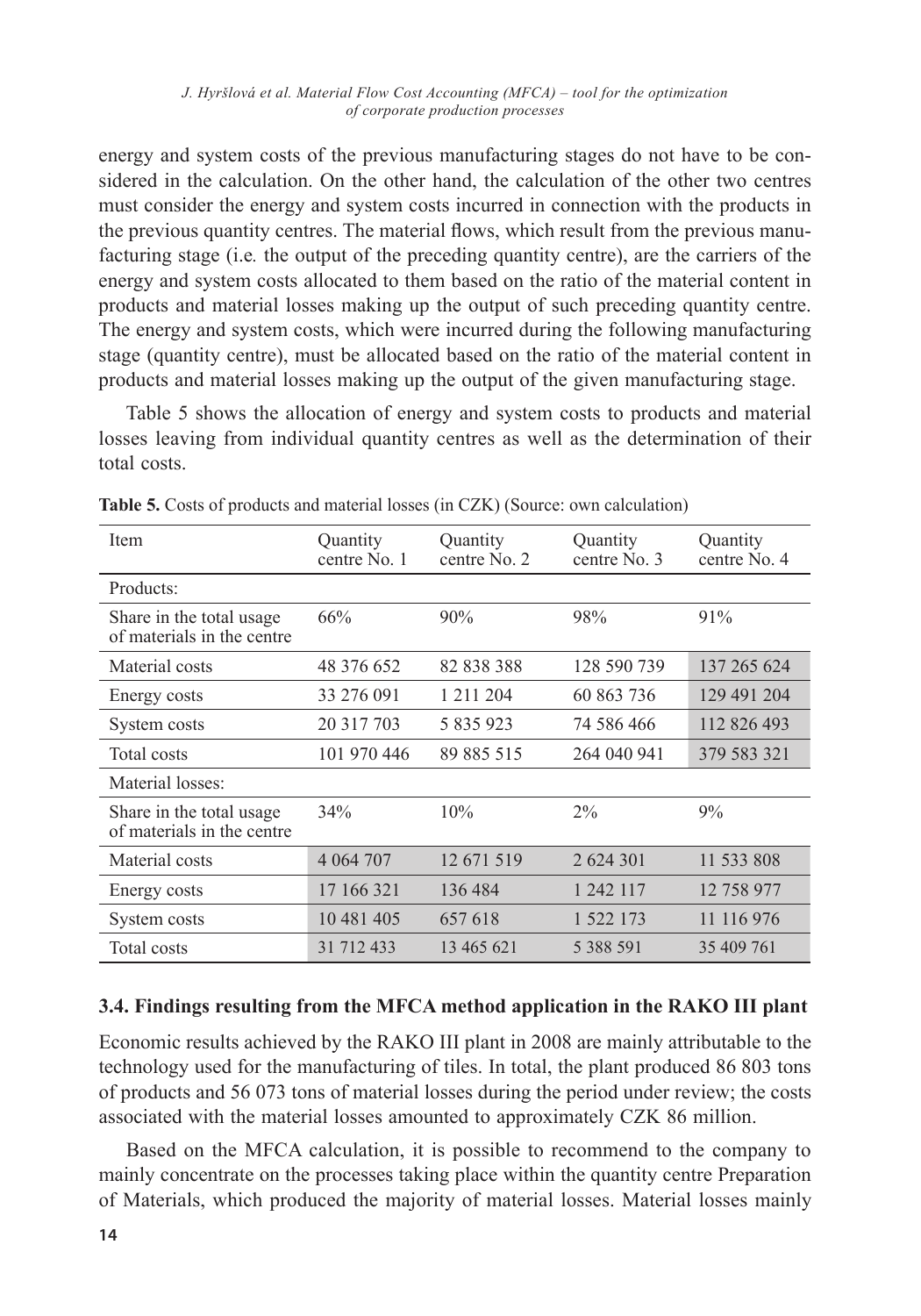occur during the manufacturing process of drying, and they result from the method of processing raw materials at the beginning of the material flow. In 2008, the existing initial stages of the manufacturing process resulted in 44 282 tons of material losses; the production of the material losses is directly associated with costs of approximately CZK 32 million. The recommendation relates to the method of processing raw materials, i.e. the method of grinding of raw materials. One solution would be to replace the discontinuous mills with continuous mills. The use of continuous mills should lead to a lower consumption of water, which is the main component of the material losses. Even though the material losses are recycled within the company, the energy and system costs incurred in connection with their production are irrecoverably lost. The remaining quantity centres work very well, with only a small potential for improvement. Specifically the quantity centre Pressing and Glazing is highly effective.

The manufacturing of ceramic tiles represents a traditional production with a familiar manufacturing process. In general, it is very difficult to propose any improvements for these technologies, because they tend to be very sophisticated from the perspective of technology. The MFCA method could contribute to the development of new technologies, which would eliminate or mitigate deficiencies of traditional technological processes. It is apparent that it is not possible, for various reasons, to completely prevent the production of material losses. However, it is useful to try reducing the value of material losses as much as possible while preserving the product quality desired by customers.

## **4. Conclusions**

The MFCA method represents one of the management accounting methods. Unlike traditional methods, the MFCA monitors materials flows and costs associated with products and material losses. In case of material losses, it does not only target the disposal costs of such "negative" products, but any and all economic resources, which were expended (used) in connection with material losses. The data acquired during the process contribute to the fact that management is able to propose such measures, which would lead to more effective production and lower volume of material losses. Such measures increase the economic effectiveness of production and, at the same time, positively affect the environment. MFCA improves the current accounting approaches in two levels:

1. Economic level. MFCA primarily focuses on material costs. In manufacturing enterprises they represent a very significant cost item; in comparison with them, costs relating with, for example, waste management, are insignificant. Traditional accounting systems do not provide sufficient information on material costs, in enterprises there is not available detailed information on how particular materials pass through enterprise. Within MFCA, the data in physical units are interconnected with the data expressed in monetary units. The progress of materials through enterprise is identified, it is evident what part of materials is put in a product and what part of materials leaves enterprise in waste flows (and the system provides not only information in physical units, but also the value of particular material flows is expressed).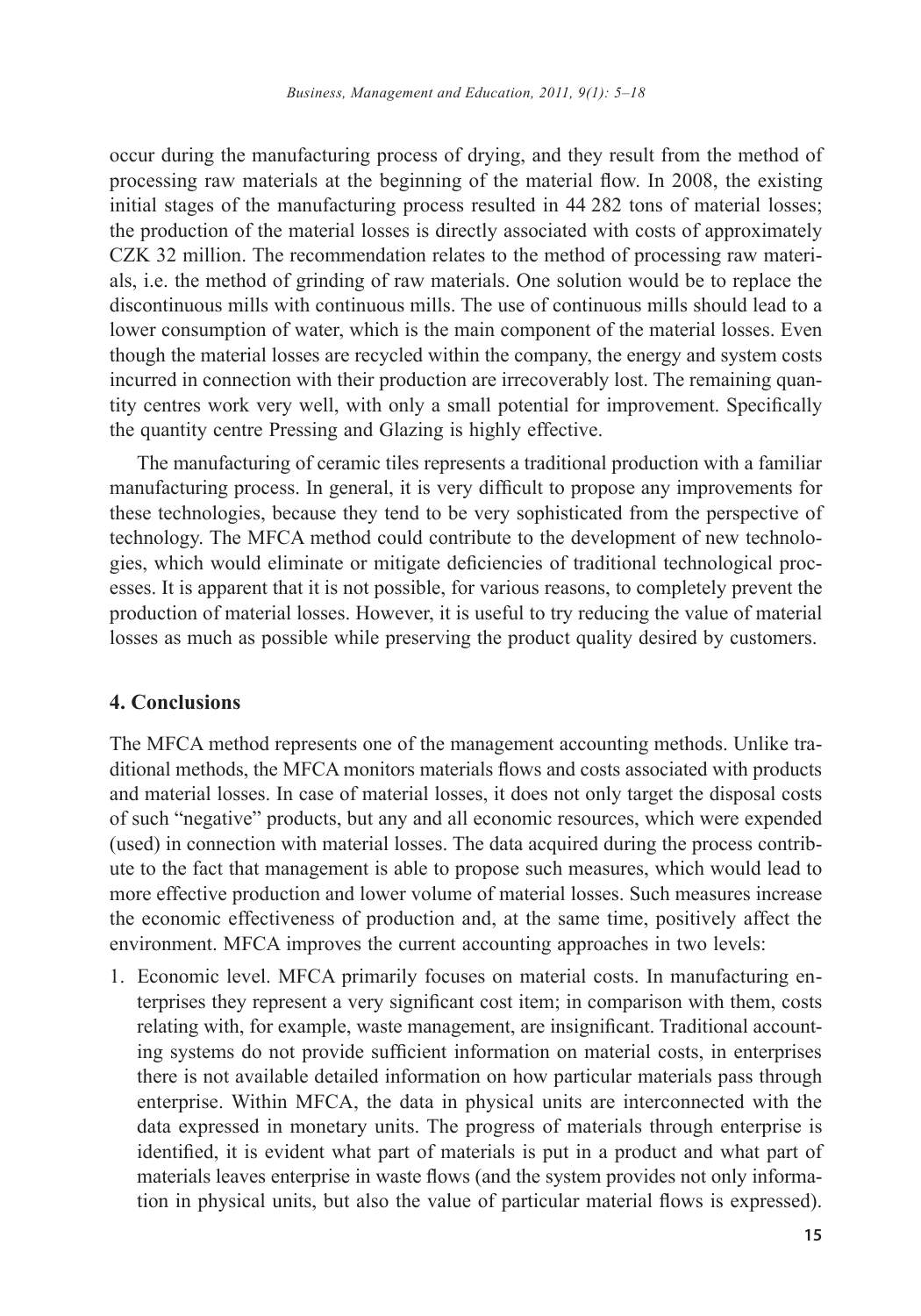The acquired information can be used to support decision-making processes. Ways are searched to "rectify" material flows and measures are proposed, leading to a reduction of consumption of materials and to increased efficiency of production processes – for example, material handling is improving to avoid their damage and wastage, waste quantities (volumes) are being reduced (for example, through new techniques within production process, and also through avoidance of completion of poor quality products), improvements are being achieved in the area of material productivity, etc.

2. Environmental approach level. MFCA focuses on reducing the costs through a reduction in quantities (volumes) of consumed materials and energies. This has also positive environmental impacts. Materials and energies are better used and waste flows burdening the environment are being reduced. MFCA so represents a very important tool for environment-oriented management and for improvements of ecoefficiency. Environmental benefits are realized even if it is not a willful intention of enterprise.

When applying the MFCA method within a plant manufacturing ceramic tiles of different sizes, colors, and glazes, the reconstruction of material flows was mainly based on the detailed knowledge of the manufacturing process and its individual stages. At the same time, data from the company information system and company formulas were used. In spite of this, the identification of the material flows in physical units did not present a simple task, especially in those manufacturing stages, which use materials already preprocessed in other centres.

The application of the MFCA method revealed that the quality of information output is mainly affected by the selection of quantity centres. For this reason, it is necessary to specify an optimum size of each quantity centre, in order to prevent losses of important data and time/money-consuming collection of the relevant data. Furthermore, the quality of obtained data is greatly affected by an identification of energy and system costs and, above all, their correct allocation to individual quantity centres.

During the application of the MFCA method, it is useful – see e.g. (Ministry of Economy, Trade and Industry, Japan 2005) – to proceed from relatively simpler processes and productions – with relatively easier improvements – to more complex processes and productions, which require more difficult implementation. In this matter, it is possible to gradually acquire experience, which is especially necessary for the correct execution of the first two stages (preparation and data collection) in case of more complex manufacturing processes.

## **Acknowledgements**

This work was supported by the Ministry of Education, Youth and Sports of the Czech Republic under project No. MSM 6046137306.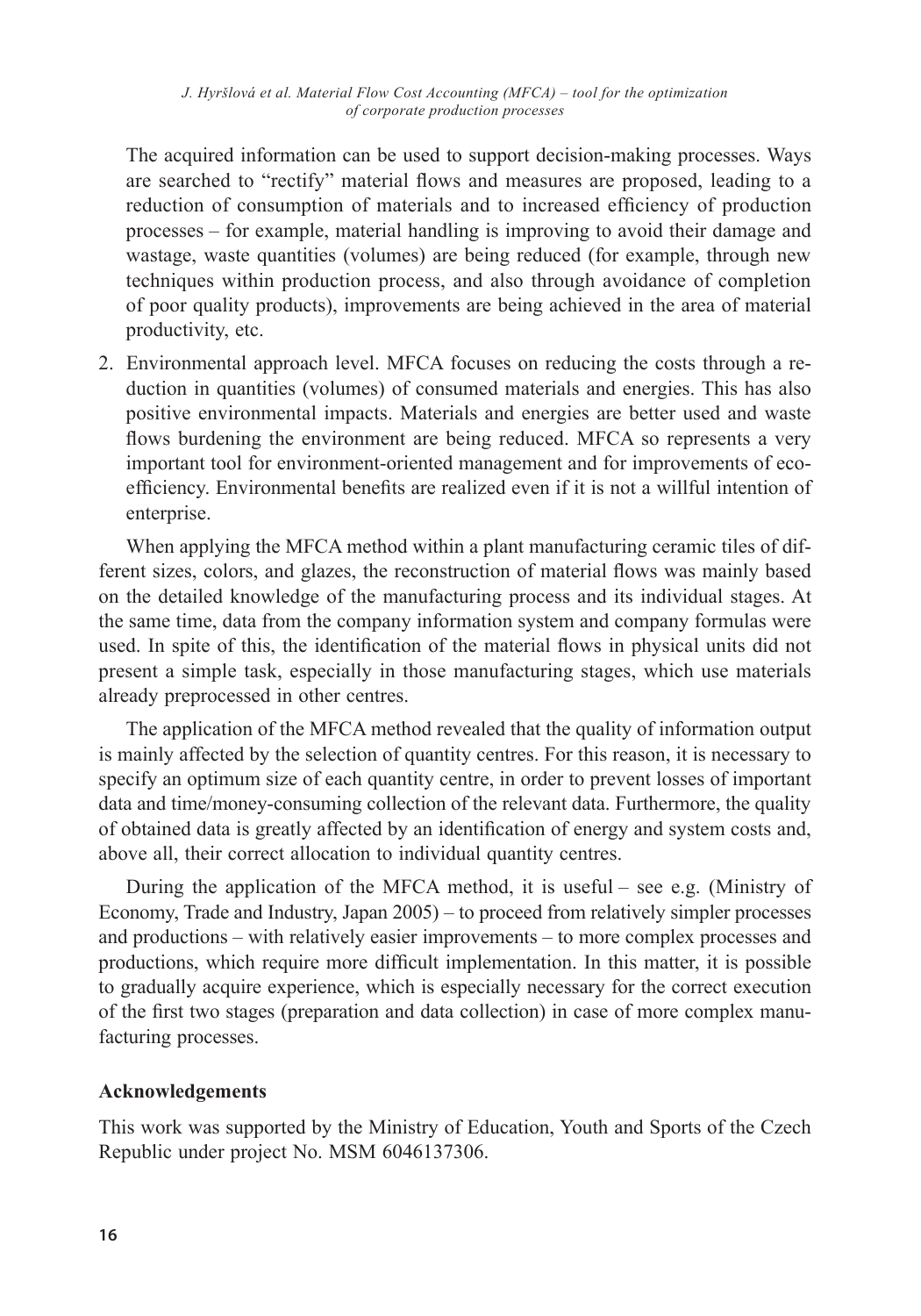#### **References**

Bennett, M.; James, P. (Eds.). 1998. *The Green Bottom Line, Environmental Accounting for Management*. Sheffield: Greenleaf Publishing.

Burritt, R; Hahn, T.; Schaltegger, S. 2002. Toward a Comprehensive Framework for Environmental Management Accounting – Links between Business Actors and Environmental Management Accounting Tools, *Australien Accounting Review* July 2002.

Fichter, K.; Loew, T.; Seidel, E. 1997. *Betriebliche Umweltkostenrechnung.* Berlin: Springer Verlag.

Fichter, K.; Loew, T.; Redmann, C.; Strobel, M. 1999. *Flusskostenmanagement, Kostensenkung und Öko-Effizienz durch eine Materialflussorientierung in der Kostenrechnung.* Wiesbaden: Hessisches Ministerium für Wirtschaft, Verkehr, und Landesentwicklung.

Gray, R. 1993. *Accounting for the Environment.* New York: Markus Weiner Publishing.

Gray, R.; Bebbington, J.; Walters, D. 1996. *Accounting and Accountability: Changes and Challenges in Corporate Social and Environmental Reporting.* London: Prentice Hall Europe.

Gray, R.; Bebbington, J. 2001. *Accounting for the Environment*. London: Sage Publications.

Hyršlová, J.; Bednaříková, M.; Hájek, M. 2008. Material Flow Cost Accounting – "only" a Tool of Environmental Management or Tool for the Optimization of Corporate Production Processes?, *Sci. Pap. of University of Pardubice* Ser. A(14): 131–145.

Hyršlová, J.; Kubáňková, M. 2009. Material Flow Cost Accounting – the Case Study in the Company Producing Tailored Furniture, in *Proceedings of the* 5*th International Conference EMAN 2009: Environmental Accounting – Sustainable Development Indicators.* Prague, 2009.

International Federation of Accountants (IFAC). 1998. *Environmental Management in Organizations. The Role of Management Accounting.* New York: Financial and Management Committee, International Federation of Accountants, Study 6.

Jasch, Ch. 2001. *Workbook 1, Environmental Management Accounting Metrics, Procedures and Principles.* UN Division for Sustainable Development, Expert Working Group on Improving the Role of Government in the Promotion of Environmental Managerial Accounting.

Jasch, Ch. 2002. Environmental Management Accounting Metrics: Procedures and Principles, in Bennett, M.; Bauma, J.; Wolters, T. (Eds.). *Environmental Management Accounting: Informational and Institutional Developments*. Dordrecht: Kluwer Academic Publishing.

Jasch, Ch. 2009. *Environmental and Material Flow Cost Accounting. Principles and procedures.* United Kingdom: Springer, IÖW, EMAN. 194 p. ISBN 978-1-4020-9027-1.

Kokubu, K.; Nakajima, M. 2004. Sustainable Accounting Initiatives in Japan: Pilot Projects of Material Flow Cost Accounting, in Hausmann, J. D. S.; Liedtk, C.; Weizsacker, E. U. (Eds.). *Eco-Efficiency and Beyond.* Greenleaf Publishing, 100–112.

Kokubu, K.; Nashioka, E. 2005. Environmental Management Accounting Practices in Japan, in Rikhardsson, P. M.; Bennett, M.; Bouma, J. J.; Schaltegger, S. (Eds.). *Implementing Environmental Management Accounting: Status and Challenges.* Springer, 321–342.

Ministry of Economy, Trade and Industry, Japan. 2005. *Report of Research Study Projects on MFCA Sponsored Targeted at Large Enterprises FY 2004 and FY 2005* [online], [accessed 10 May 2010]. Available from Internet: <http//www.meti.go.jp>.

Nakajima, M. 2006. The New Management Accounting Field Established by Material Flow Cost Accounting (MFCA), *Kansai University Review of Business and Commerce* 8 (March 2006): 1–22.